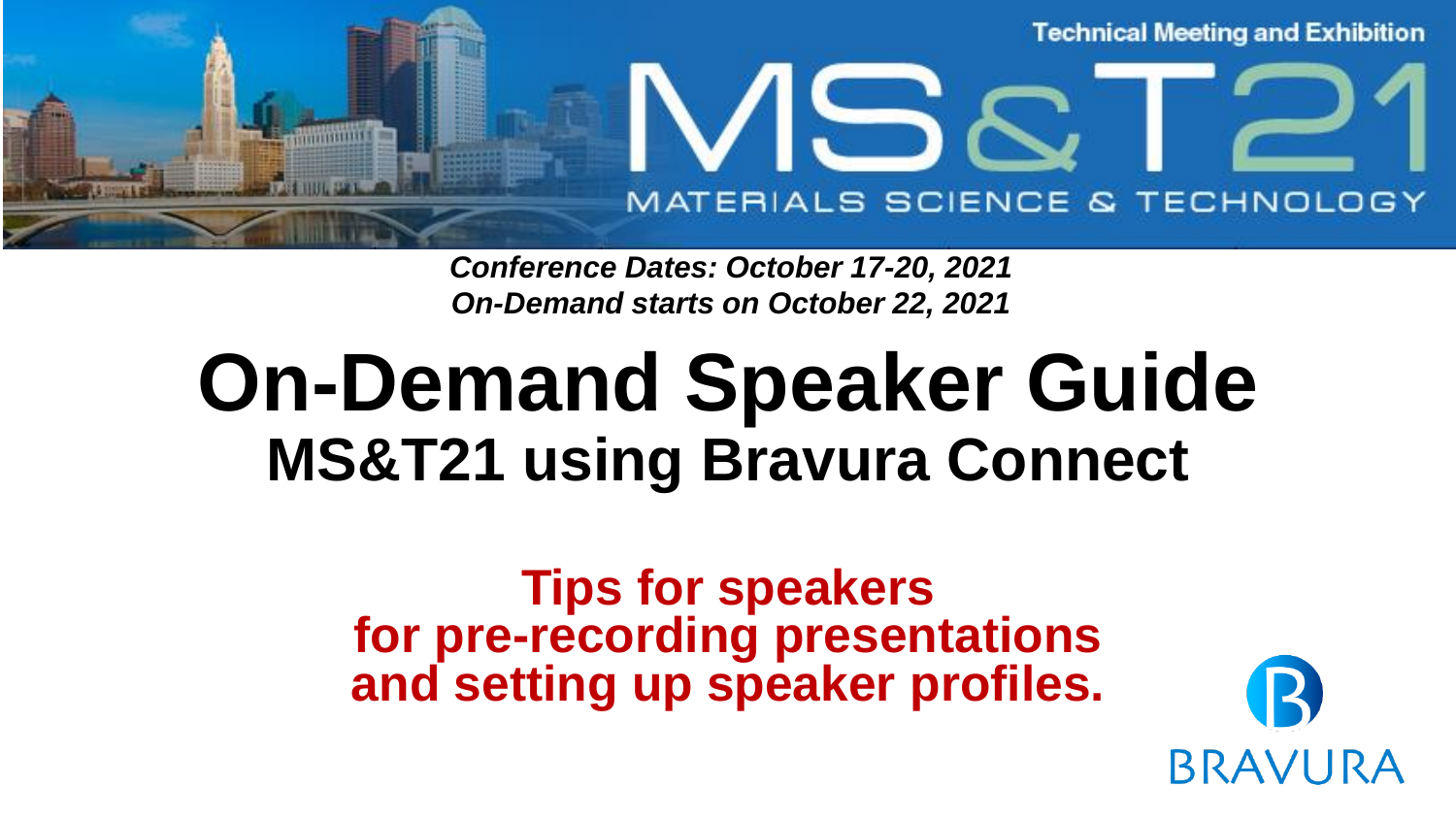### How to Access the Speaker Portal

- Using the link, username, and password provided by the ProgramMaster staff, log in to the Speaker Portal.
- Once logged in, you can:
	- Pre-record your presentation
	- If you cannot log in, contact [support@bravuratechnologies.](mailto:support@bravuratechnologies.com) com or click the "email me my password" blue button.
- Chrome or Firefox browsers are strongly recommended.
	- You may need to disable your browser's pop-up blocker for this site.

| <b>STILLING COMPANY</b><br><b>BETWEEN</b><br><b>TALLET TO BE</b>                                                                                                                                       | VISR<br>MATERIALS SCIENCE & TECHNOLOGY | <b>Technical Meeting and Exhibition</b> |
|--------------------------------------------------------------------------------------------------------------------------------------------------------------------------------------------------------|----------------------------------------|-----------------------------------------|
|                                                                                                                                                                                                        | LOGIN                                  |                                         |
| <b>Brovuro SPEAKER</b>                                                                                                                                                                                 | & TM12021 Speaker                      |                                         |
| The email you used to register for the event should be used to login. If you have a<br>possword, enter it. If you do not remember your possword, enter your email and<br>select Imali me my possword." | U <sub>n</sub> awarene                 |                                         |
| Click here to necess the User Guide.                                                                                                                                                                   | <b>Demonter We</b>                     |                                         |
|                                                                                                                                                                                                        | SIGN IN                                |                                         |
|                                                                                                                                                                                                        | ENAIL ME MY PASSWORD                   |                                         |
| Copyright 6 (22) Bronard Technologies (22).                                                                                                                                                            |                                        | <b>Seatt 32.73 K</b>                    |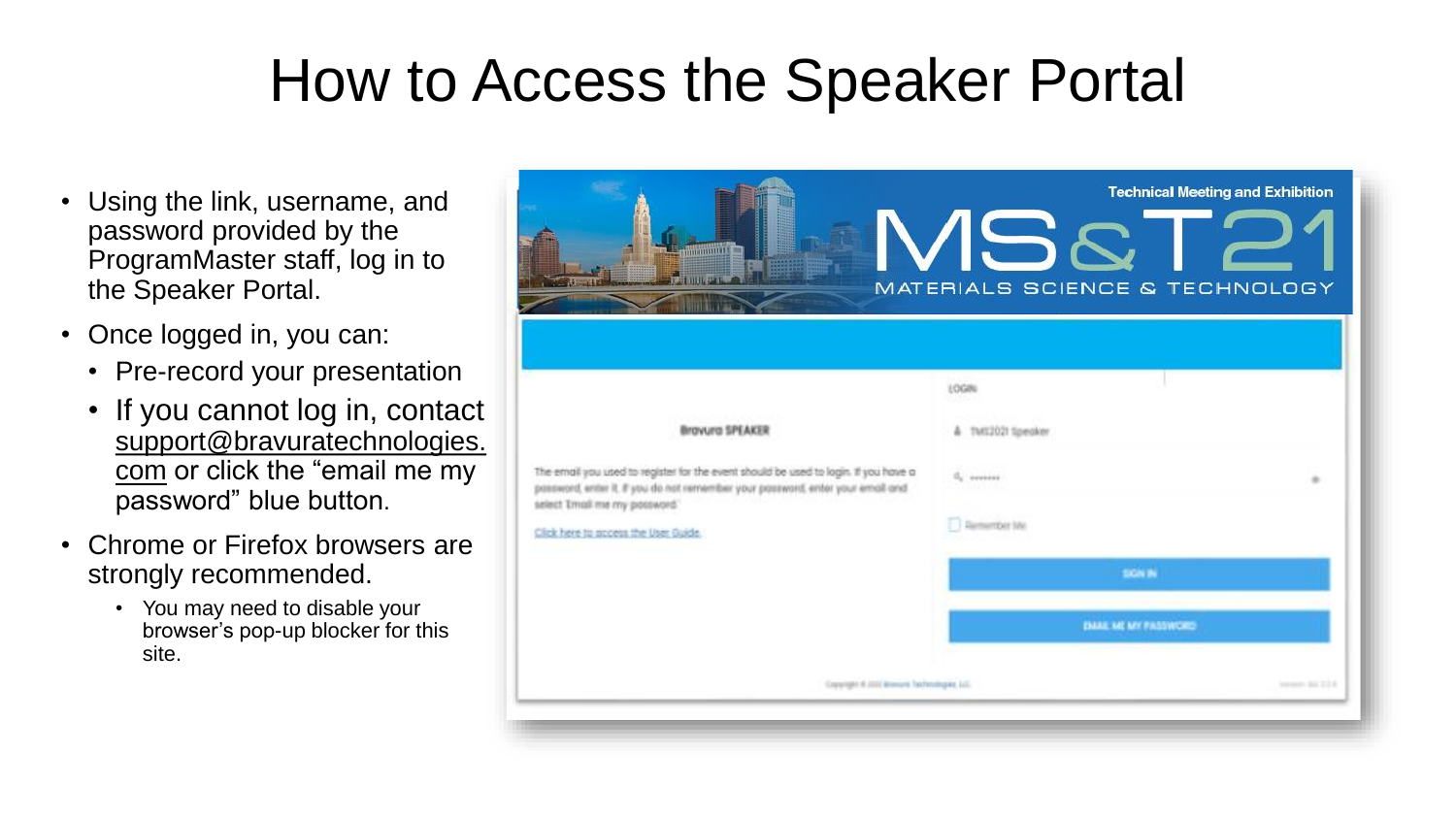### How to Record a Presentation

- After logging in, the Speaker Portal will show the presentation titles assigned to you.
- Select the desired presentation and select **Record Now** to start your recording. This will launch a virtual meeting where you will see yourself on camera. You can share your screen to run your presentation.
- If you see an error that indicates the recording room is not available, please reach out to support.

#### Pre-record for virtual session

Click "Record Now" to pre-record your presentation and play it during the live session. This will launch a virtual session where you will be on camera. MAKE SURE YOU SELECT THE RECORD OPTION WHEN YOU ARE READY TO RECORD

You can also share your screen or presentation during the recording. Pre-recordings are usually available within 24 hours of the recording. For more details and tips on pre-recording, check the User Guide.

#### **N** Record Now

Below is a list of recordings available, delete any you do not need. Download the recording you want to use during your live session and keep it ready to play it durir live session. If you do not see your recording, check back later.



**Recording options may only be available if the admin has enabled access.** 

**Check the 'Tips for virtual speaker' section on this guide for some useful tips.**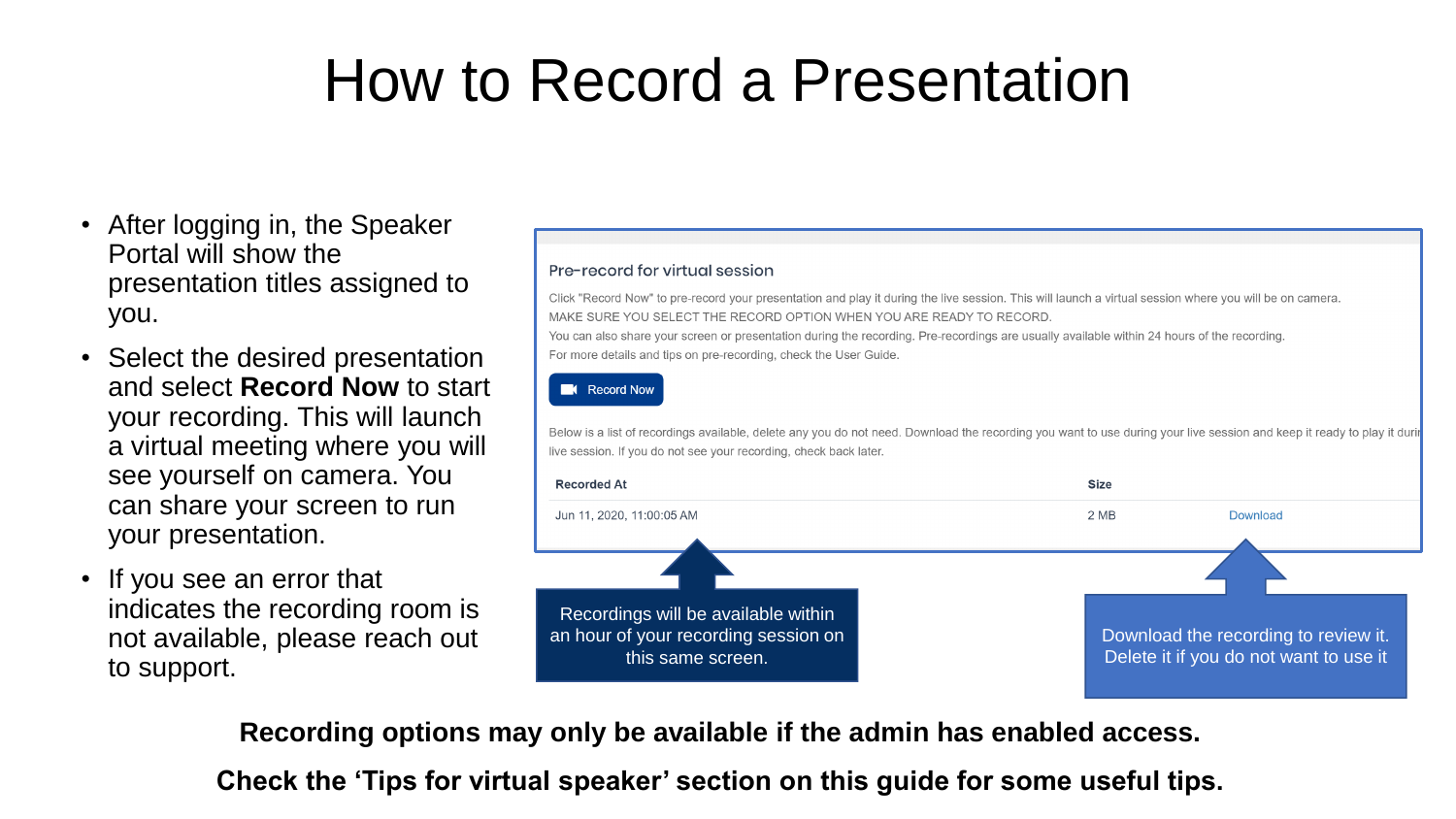### Record a PRESENTATION

- Read all steps or print this page prior to pre-recording.
- Select the **Record Now** option when you are ready to start recording. This will launch a Zoom meeting
- Join the meeting as if you would join any virtual meeting, if prompted to install, Install Zoom
- Once you are in the meeting, enable your camera and microphone and ensure they are working correctly.
- Share your screen to show your slides.
- Select the Record icon from the Zoom Control Panel and select Record to the Cloud.
- **When you are done, stop recording and end the meeting.** Clicking end the meeting will automatically send your recording to the cloud. You will not receive an onscreen notification.
- The recording will then be available in the Speaker Portal within an hour. You will **not receive an email**, so please be sure to check the speaker portal.
- You may select Record multiple times, each of your recordings will be available in the Speaker console. **Delete the ones you do not need.**

#### Pre-record for virtual session

Click "Record Now" to pre-record your prese MAKE SURE YOU SELECT THE RECORD You can also share your screen or presentation For more details and tips on pre-recording,



Don't forget to press **Record** and select the **cloud** option!

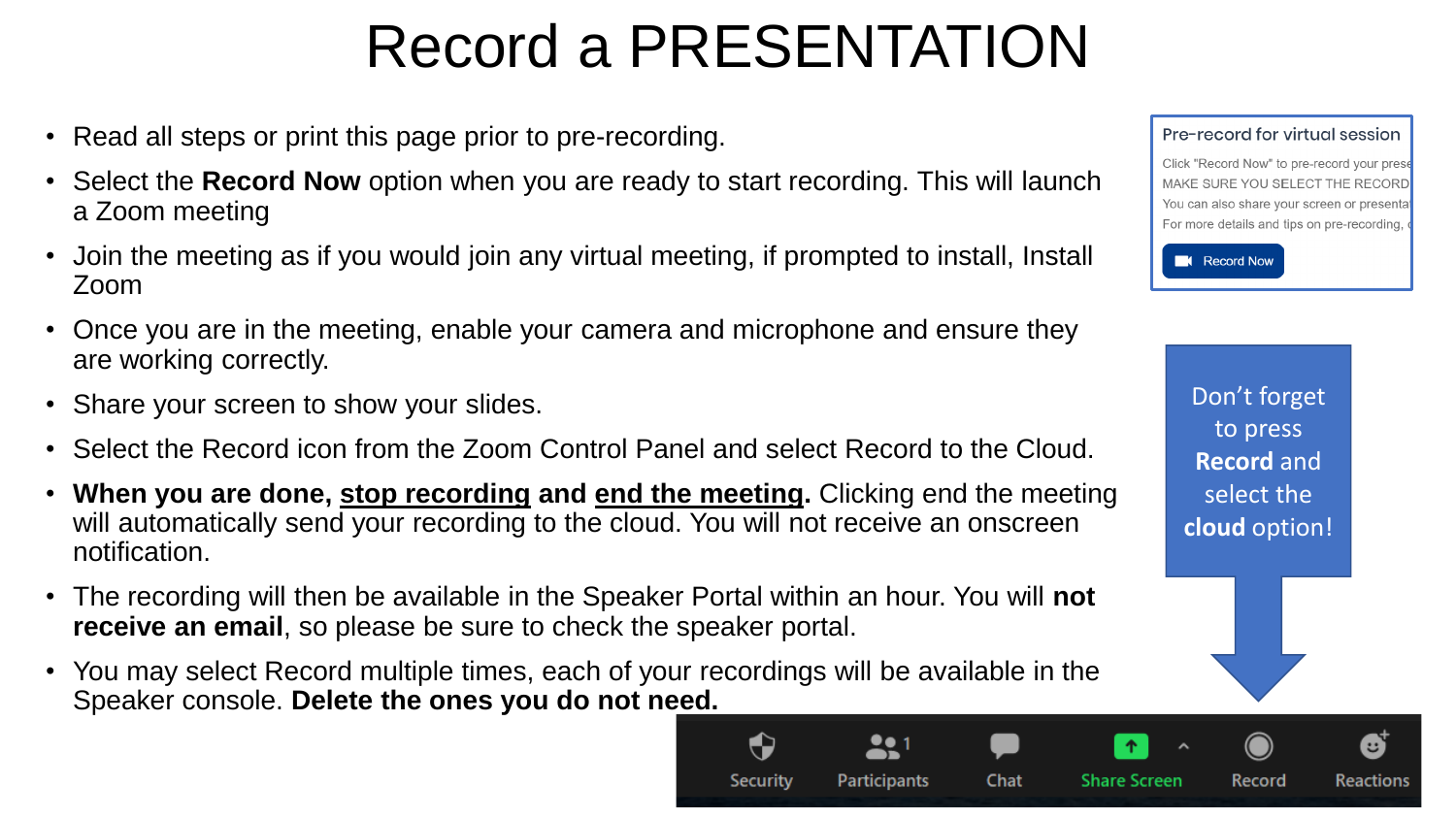### Tips for Virtual Speakers: RECORDING

- Presenters should use Chrome or Firefox browsers. The Speaker Tools and virtual conference platform do not work well using Microsoft Internet Explorer or Edge.
- Speakers do not have to utilize special software for this recording: they need a computer or tablet and a working webcam and microphone, and they need to meet Zoom system requirements.
- Speakers can test their camera and microphone through Zoom by clicking on the carat (^) next to the video button to launch video and audio settings.
- The content you see on screen will be the content recorded. It is suggested you ready materials before hitting the record button.
- You can record and preview as many times as you wish to get the desired results.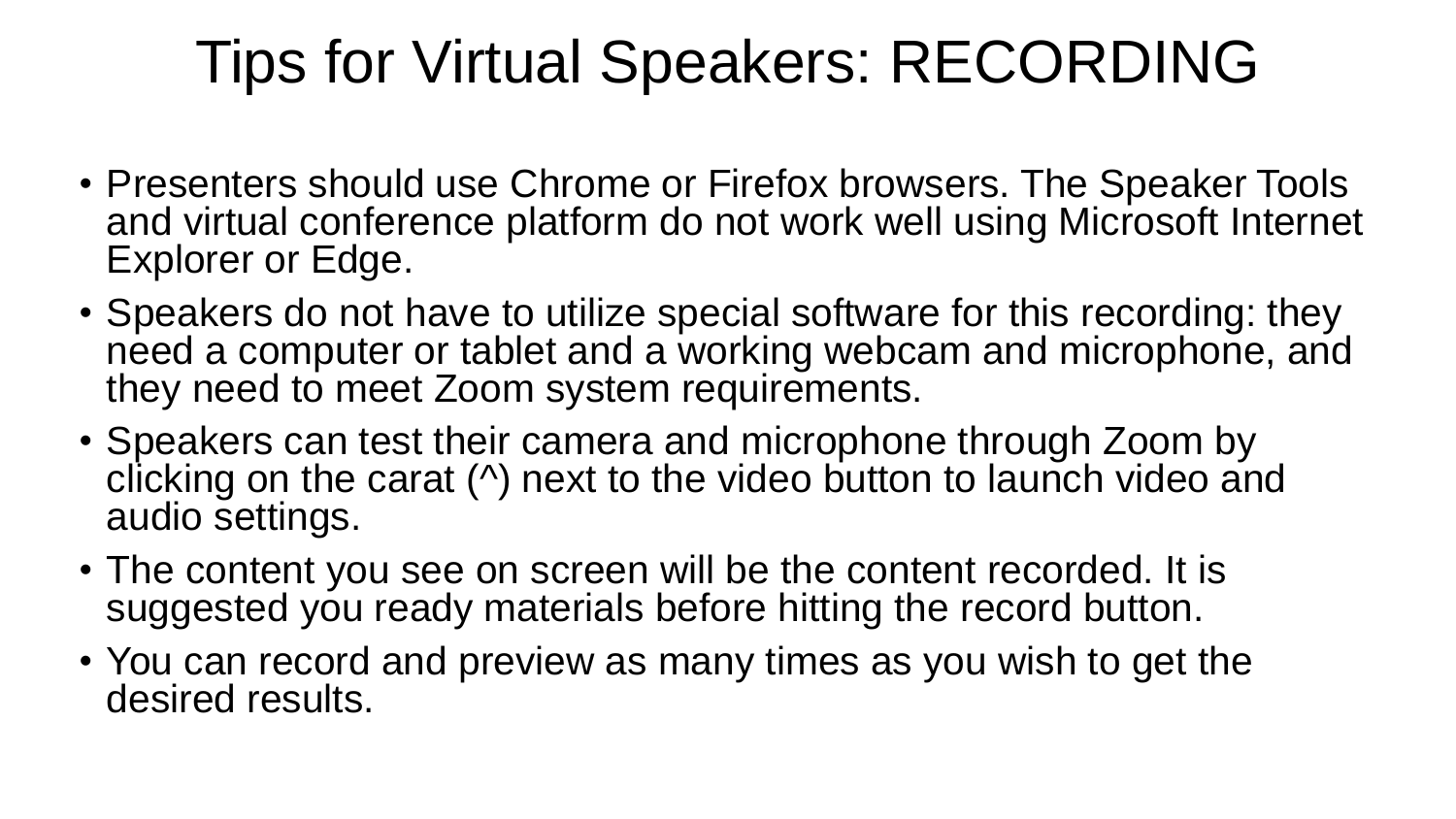### Recording Outside the Speaker Portal

**If you choose to use another platform to record, you can use any technology that gives you a MP4 file. The instructions here use ZOOM for recording.** 

- Install and launch a free Zoom meeting
- Once you are in the meeting, enable your camera and microphone and ensure they work
- Share your screen if you plan to show a presentation (e.g. Power Point slides)
- Select the Record icon from the Zoom control panel.
- When you are done, stop recording and end the meeting. You will receive an onscreen notification.
- The recording will then be available on your computer. It will be saved as a MP4 file. Review this recording, save to your computer, and upload to the Speaker Portal.
- You may select Record multiple times and keep/upload only the final one.



**If you are recording outside of our console, note that MP4 files should be H264 video codec and AAC audio codec.**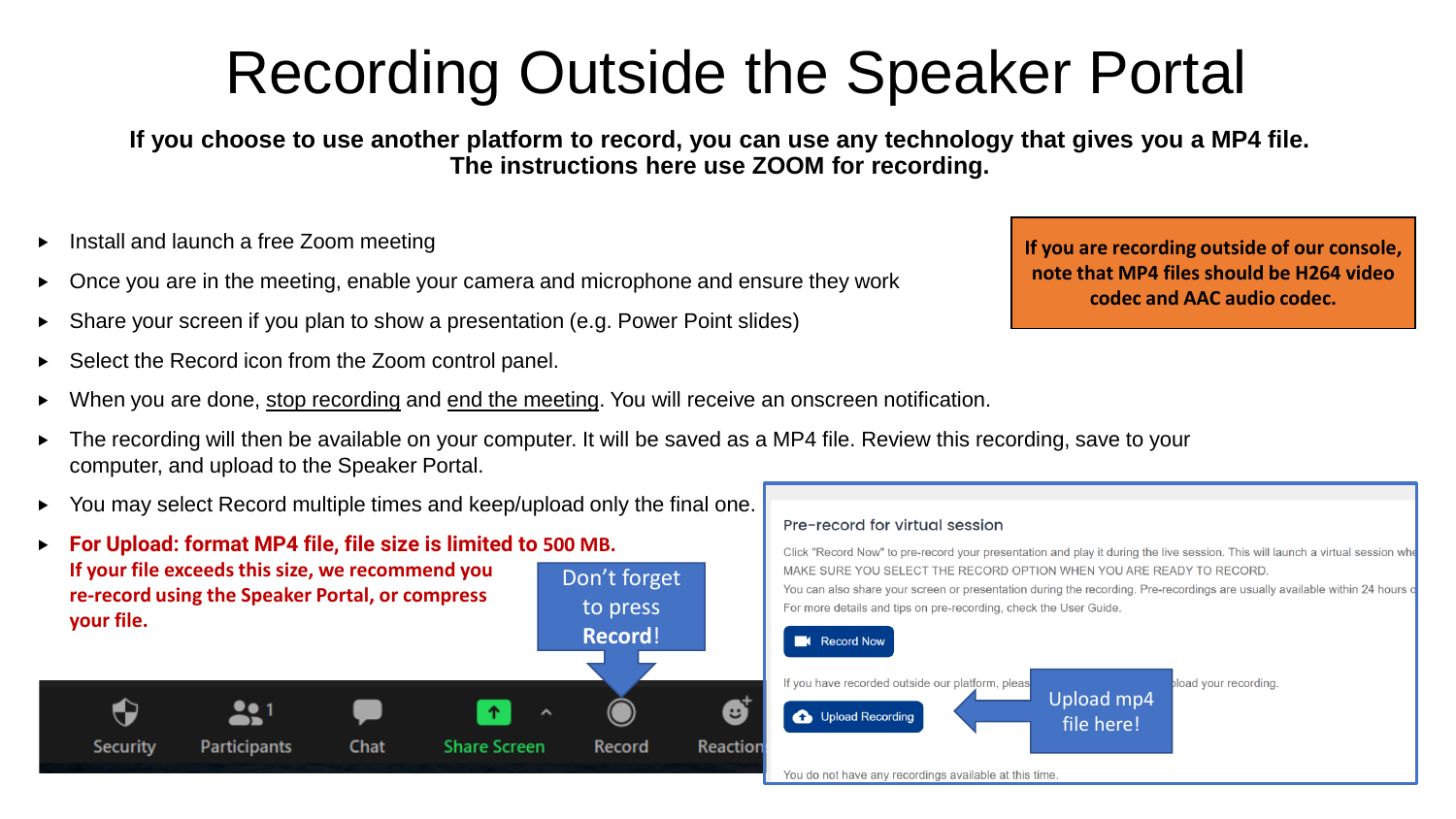### Setting Up Your Speaker Profile\*



Upload a profile photo and edit your personal information in the 'My Profile' section

All information uploaded will be visible to meeting attendees, except for your email address.

Meeting attendees can search for speakers using name, affiliation, biography, and keywords

*\* You can set an attendee profile once you log into the virtual conference site, available mid-September 2021.*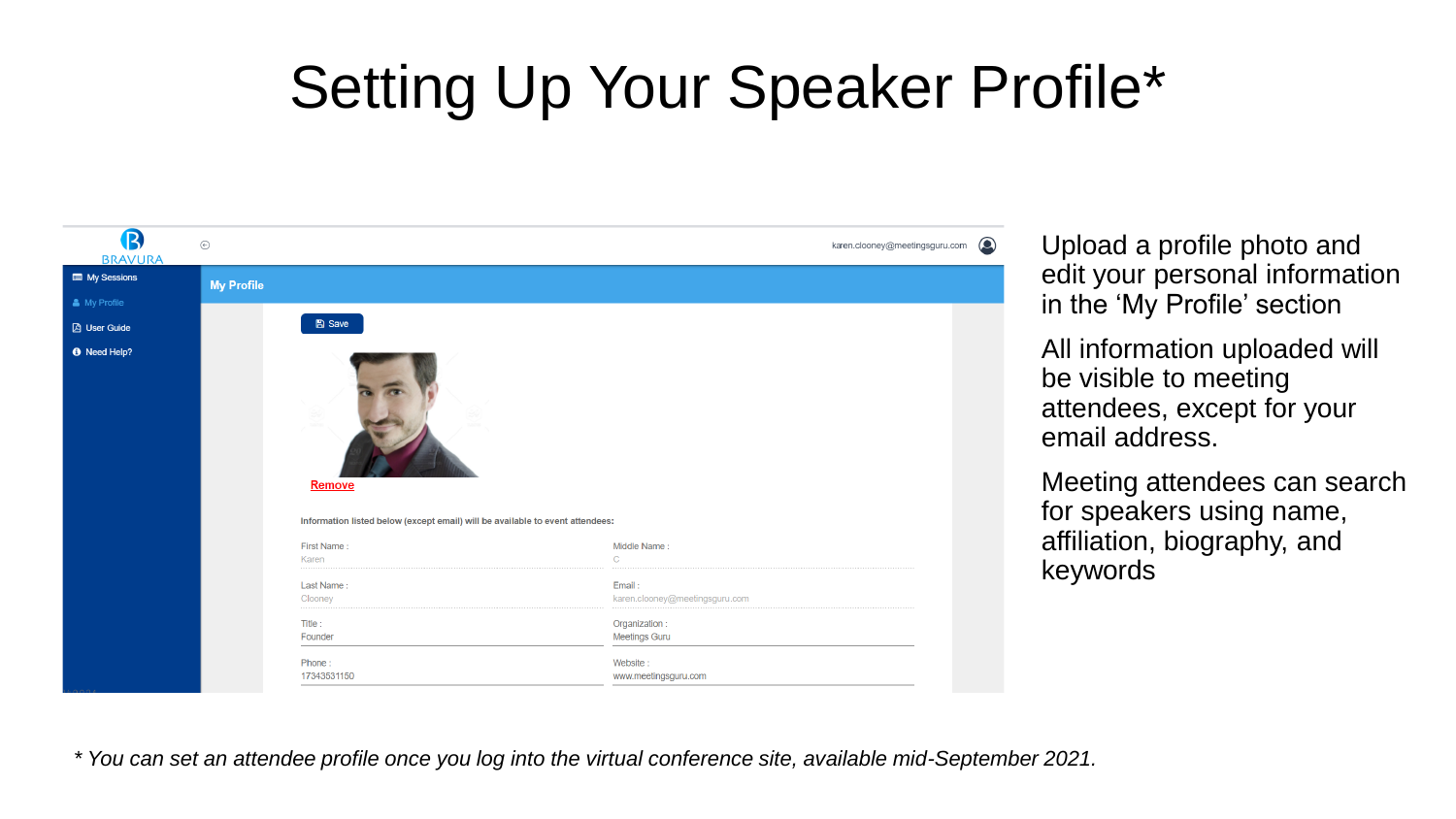### Share Documents with Attendees

Documents can be uploaded for each of your sessions.

Select the desired session, and navigate to the 'Documents' tab

**These documents are available to attendees before, and after your session and not just during your session.**

| Use this area to upload documents for<br>your session. Each document or link<br>requires a 'Name' | Select 'Upload document' to<br>upload a document from your<br>computer to be available to<br>attendees |
|---------------------------------------------------------------------------------------------------|--------------------------------------------------------------------------------------------------------|
| <b>Details</b><br><b>Documents</b>                                                                |                                                                                                        |
| Information listed below will be available to event attendees                                     | $\mathbf{r}$<br><b>Upload Document</b><br>$+$ Add Link                                                 |
|                                                                                                   | Add a link to or                                                                                       |

Files can be in any format, including video formats but are limited to 25 MB each. Video or website If you have a large file, create a link to it and use the Add Link feature. **If your are recording outside of our console, note that MP4 files should be H264 video codec and AAC audio codec.**